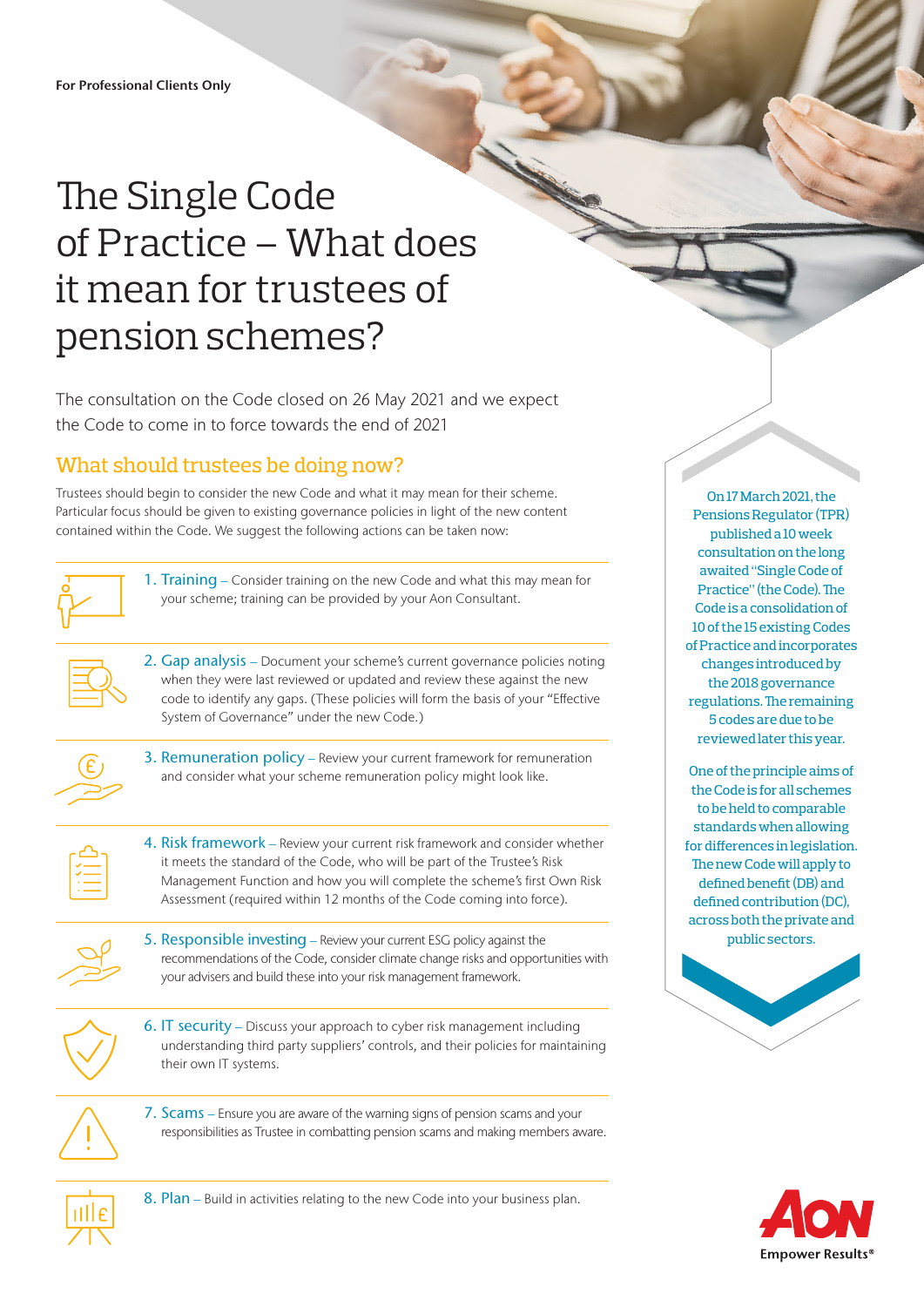## Highlights of the Code

## The "Governing body"

The Code introduces the term "Governing body" referring to those responsible for running a scheme. The Governing body may be trustees or managers of occupational pension schemes, or, in public service pension schemes, the scheme manager and the pension board.

#### "Effective System of Governance"

The Code introduces the requirement for schemes to establish an "Effective System of Governance" (ESOG). This should include processes and procedures and anything that can reasonably be considered part of the operation of a pensions scheme.

The Code states that the Governing body should maintain policies for the review of each element of the ESOG. Policies should be reviewed at least every three years, to assess whether the policy is functioning as intended and whether changes are required.

### "Own Risk Assessment"

The Code also introduces the requirement for schemes to document an "own risk assessment" (ORA) of their system of governance.

The ORA is an assessment of how well governance systems are working, and the way potential risks are managed.

Schemes must prepare and document their first ORA within one year of the code coming into force and should be reviewed annually thereafter. The ORA will need to be signed off by the Chair of the Governing body.

### Remuneration policy

The Code introduces the requirement for governing bodies to establish a remuneration policy and keep a written record of it. The policy should include an explanation of the decision-making process for the levels of remuneration, and why they are considered to be appropriate.

The governing body should consider any outsourced service provider. These include, but are not limited to, administration, actuarial, legal advisory, and investment services.

The policy should be published on the scheme website or otherwise made available to scheme members.

#### ESG and Climate Change

The Code states that schemes should consider Environmental, Social and Governance (ESG) matters in their investment decision making process and risks should be captured in the risk management framework.

Governing bodies should talk to their investment adviser and asset managers about how short and long-term climate change risks and opportunities are built into their recommendations and understand what measures are being taken to reflect climate change risk within investment portfolios.

#### Information Technology

The Code includes new material on IT in relation to maintenance of IT systems and cyber controls.

Governing bodies should take steps to ensure that their service providers are able to demonstrate they meet TPRs expectations for maintaining IT systems.

The Code also sets out TPRs expectations on Governing bodies to assess and manage cyber risks, including responsibility on Governing bodies to review the internal controls of service providers.

#### **Scams**

The Code include a new module on Scams. Governing bodies should be aware of the warning signs of a pension scam and should ensure that as part of their internal controls they take appropriate steps to mitigate the risk of scams.

Governing bodies should take steps to ensure that members are aware of the risk of scams by including clear information on to spot a scam in all relevant communications to members and scams warning messages on member websites.

Aon can assist you in assessing compliance against the draft code of practice so that you are clear on the actions that are required to meet any gaps in compliance. Aon is able to provide access to a wide range of policies that will help Trustees in their journey to compliance.

Please speak to your usual Aon contact or one of the team if you would like to know more.